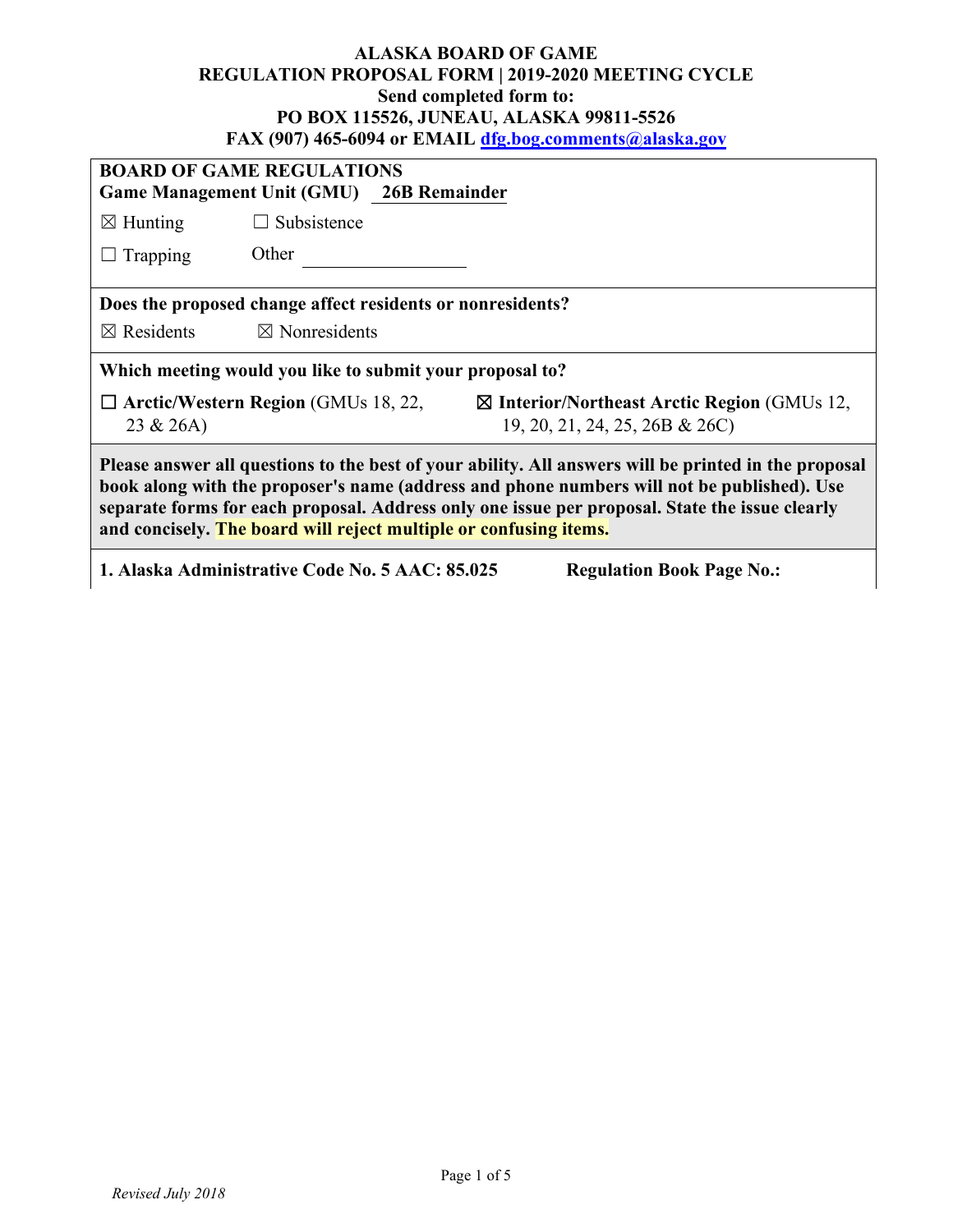## **2. What is the issue you would like the board to address and why?**

# **Resident Hunting Opportunities for the Central Arctic Caribou herd**

At the last Region III Board of Game meeting, due to a severe decline in the Central Arctic Caribou Herd (CAH) – an identified big game prey population under our Intensive Management (IM) Law important for high levels of human harvest by Alaskans – the Board voted to significantly reduce seasons and bag limits for both resident and nonresident hunters.

The CAH population had suddenly and sharply declined to about 23,000 animals, which was below the IM population objective of 28,000 to 32,000 animals. The Department recommended a maximum allowable harvest of 580 bulls (no cows) from Unit 26B Remainder, south of 69°30´ North, west and east of the haul road and including the Dalton Highway Corridor Management Area. The Board during deliberations approved the following changes for Unit 26B Remainder:

Residents **2 bulls** [5 CARIBOU] **Aug 1 – April 30** [JULY 1 – APRIL 30]

Nonresidents **1 bull** [5 CARIBOU] **Aug. 1 – Sept. 15** [JULY 1 – APRIL 30]

The Board approved these changes based on Department projections that 43 percent of the harvest would be taken by nonresident hunters. Since these changes, however, nonresidents now take the majority of the CAH harvest in Unit 26B Remainder.

This does not at all comply with AS 16.05.255(d) that states "*Regulations adopted under (a) of this section must provide that, consistent with the provisions of AS 16.05.258, the taking of moose, deer, elk, and caribou by residents for personal or family consumption has preference over taking by nonresidents*."

Neither did the Board conform to AS 16.05.255(e) or AS 16.05.255(f) that speak to when the Board significantly reduces seasons and bag limits for residents and when an Intensive Management program would be instituted for an identified big game prey population whose highest and best use is to feed Alaskans.

This decision by the board to significantly reduce resident opportunities while at the same time allocating such a high percentage of the harvest to nonresidents is what sparked the introduction of Senate Bill 87 in the 31<sup>st</sup> Legislature that would change the language of AS 16.05.256 to require the Board when restricting resident hunting opportunities to put nonresidents on some kind of a permit system. SB 87 reads:

# **Sec. 16.05.256. Nonresident and nonresident alien permits.**

*Whenever it is necessary to restrict the taking of big game so that the opportunity for state residents to take big game can be reasonably satisfied in accordance with sustained yield principles, the Board of Game shall [MAY], through a permit system, limit the taking of big game by nonresidents and nonresident aliens to accomplish that purpose*.

Had this change been in place we believe we would not have the situation we have now where resident hunting opportunities were significantly reduced and it led to nonresidents taking the majority of the harvest of this diminished caribou herd.

Below is harvest data from the Department. As it turned out, even though nonresidents now take the majority of the CAH in Unit 26B Remainder, the combined harvests since the reduced seasons and bag limits are under the allowable harvest of 580 caribou for Unit 26B Remainder

|      | males | females | Total<br>harvest | Total<br>hunters |
|------|-------|---------|------------------|------------------|
| 2010 | 978   | 234     | 1238             | 1622             |
| 2011 | 814   | 346     | 1172             | 1401             |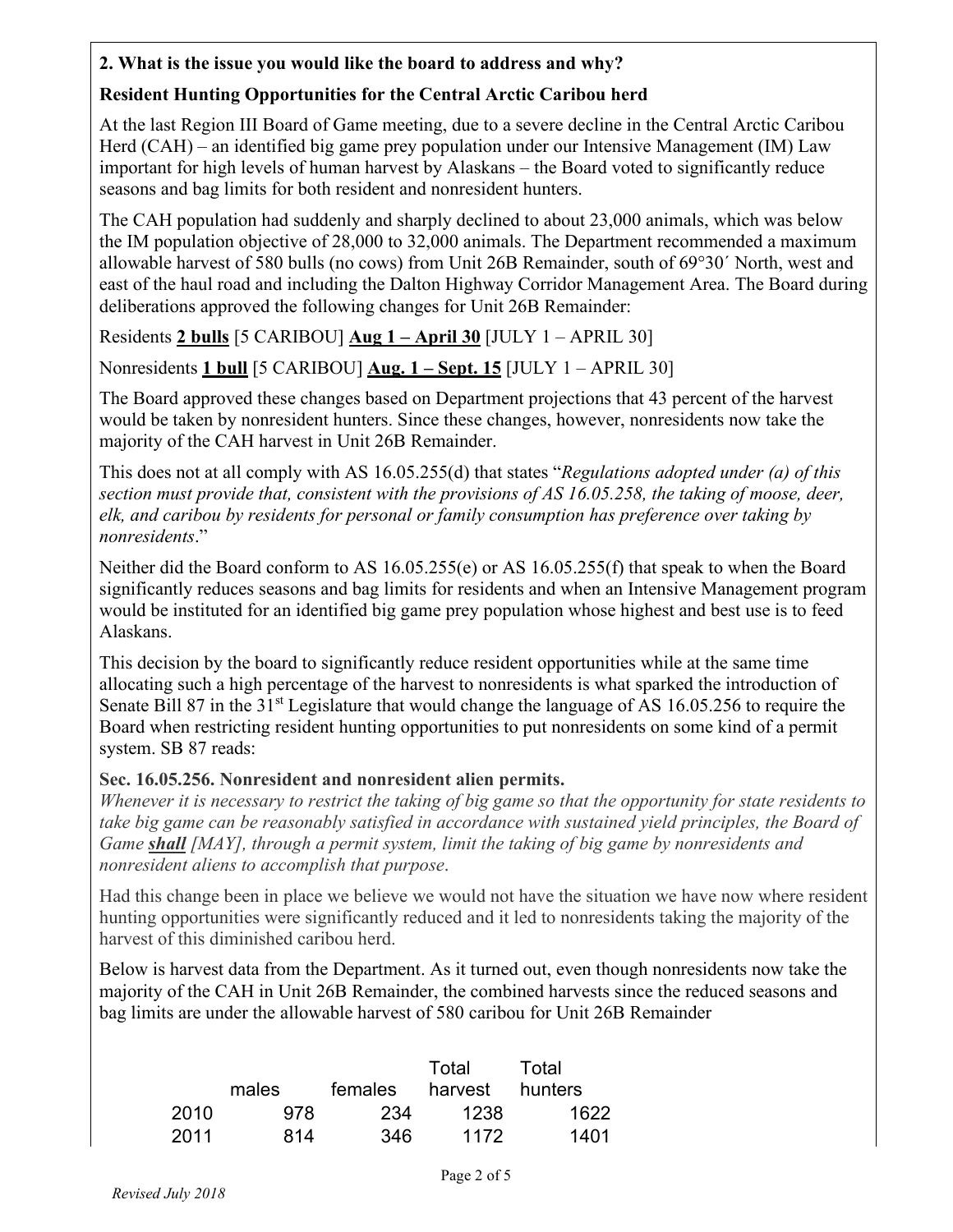| 2012<br>726<br>1430<br>275<br>1007<br>1462<br>135<br>2013<br>729<br>868<br>196<br>916<br>1433<br>2014<br>720<br>225<br>1256<br>756<br>2015<br>530<br>268<br>316<br>585<br>1063<br>2016<br>619<br>230<br>223<br>2017<br>146<br>149<br>317<br>2018Prelim<br>3 |  |  |  |
|-------------------------------------------------------------------------------------------------------------------------------------------------------------------------------------------------------------------------------------------------------------|--|--|--|
|                                                                                                                                                                                                                                                             |  |  |  |
|                                                                                                                                                                                                                                                             |  |  |  |
|                                                                                                                                                                                                                                                             |  |  |  |
|                                                                                                                                                                                                                                                             |  |  |  |
|                                                                                                                                                                                                                                                             |  |  |  |
|                                                                                                                                                                                                                                                             |  |  |  |
|                                                                                                                                                                                                                                                             |  |  |  |

|            | Resident<br>hunters | <b>Resident</b><br>harvest | Nonresident<br>hunters | <b>Nonresident</b><br>harvest |
|------------|---------------------|----------------------------|------------------------|-------------------------------|
| 2010       | 1201                | 953                        | 371                    | 280                           |
| 2011       | 1045                | 935                        | 264                    | 228                           |
| 2012       | 1126                | 773                        | 295                    | 235                           |
| 2013       | 1014                | 530                        | 441                    | 331                           |
| 2014       | 987                 | 555                        | 442                    | 358                           |
| 2015       | 807                 | 414                        | 449                    | 342                           |
| 2016       | 705                 | 403                        | 358                    | 183                           |
| 2017       | 348                 | 109                        | 268                    | 118                           |
| 2018Prelim | 181                 | 71                         | 136                    | 78                            |

The graph below illustrates that residents lost 25 percent of their harvest opportunity with the reduction in bag limits from 5 to 2 caribou.



Harvest opportunity for residents was also significantly reduced with the reduced season and elimination of any cow harvests.

Essentially, the Board reduced resident opportunity so much that for many it was no longer worth the time and expense to drive north and participate in this hunt. We see this in the resident participation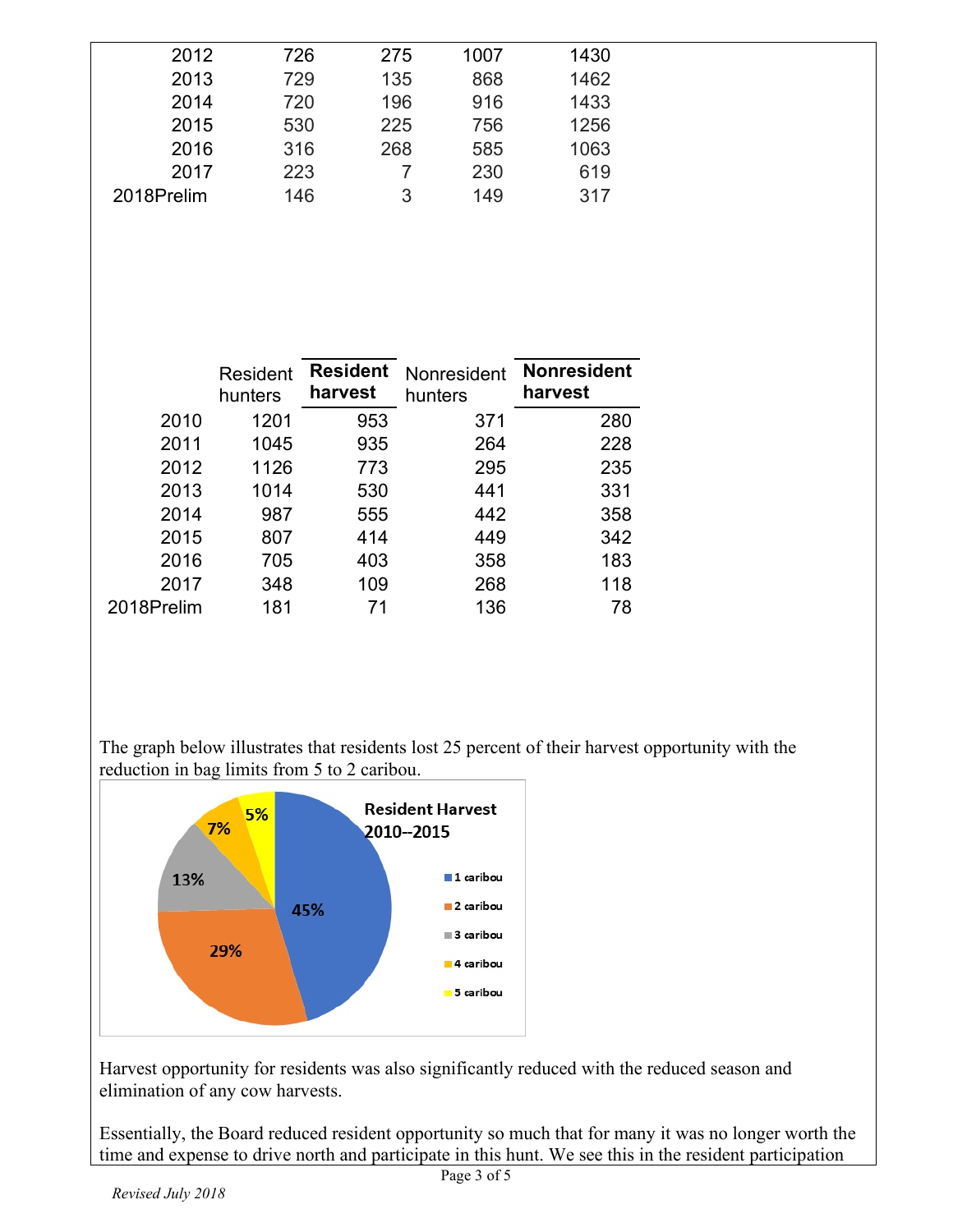rate dropping so much. And the caribou simply are not as prevalent as they were in the past along a certain migration pattern.

It's important in conjunction with this proposal to point out that resident hunters recently lost 4,500 permits available for the Nelchina caribou hunt. Due to a decline in that herd, the 5,000 permits formerly available to resident hunters was reduced to 500 permits. This is the only remaining general season caribou hunt along the road system, and with the significant decline in available Nelchina caribou hunting opportunities, we anticipate many of those 4,500 residents will be looking north to this hunt to put meat in their freezers if residents are given more harvest opportunity.

In these circumstances, where an identified prey population under our 5AAC 92.108 Intensive Management regulations has declined to the point the population is under the minimum population objective, and seasons and bag limits need to be reduced, nonresident hunters should bear the brunt of any restrictions. Nonresidents should not end up taking more than 10 percent of the harvest in these situations, regardless of whether the total harvest is under the allowable harvest. Nonresidents should be placed on a permit system that significantly reduces their harvest opportunity until the population has recovered.

#### **3. What solution do you recommend? In other words, if the board adopted your solution, what would the new regulation say? (Please provide draft regulatory language, if possible.)**

### **Increase Resident opportunity in 26B Remainder:**

Residents **5 bulls** [2 BULLS] **July 1 – April 30** [AUG. 1 – APRIL 30]

Allocate a certain limited resident only cow harvest after August  $15<sup>th</sup>$  with a defined quota based on Department analysis:

### **Residents 1 cow by registration permit Aug 15 -March 30, report within 5 days of harvest, no more than 5 caribou total may be taken**

What we are trying to accomplish with this proposal is what should have happened at the last Region III meeting, and what we believe would have happened if the new language in AS 16.05.256 was in place; ensuring that resident opportunity for the allowable harvest is fully realized.

The Department will have to look at these new proposed bag limits and season dates, along with lost caribou hunting opportunity for the Nelchina herd, to come up with a projection of what the resident participation and harvest rates may be. We don't want to go over the current allowable harvest; we want the herd to recover. But we want residents to have increased opportunity to achieve the allowable harvest.

In conjunction with this expansion of resident opportunity, we want to decrease the nonresident opportunity in Unit 26B Remainder so that nonresidents harvest no more than 10% of the total harvest.

**Set a quota for nonresident harvests based on Department projections of resident harvests, so nonresidents take no more than 10 percent of the total harvest, and close hunt when quota is met:** 

Nonresidents 1 bull **by Registration permit available online Aug 1- Sept 15, report within 5 days of harvest**